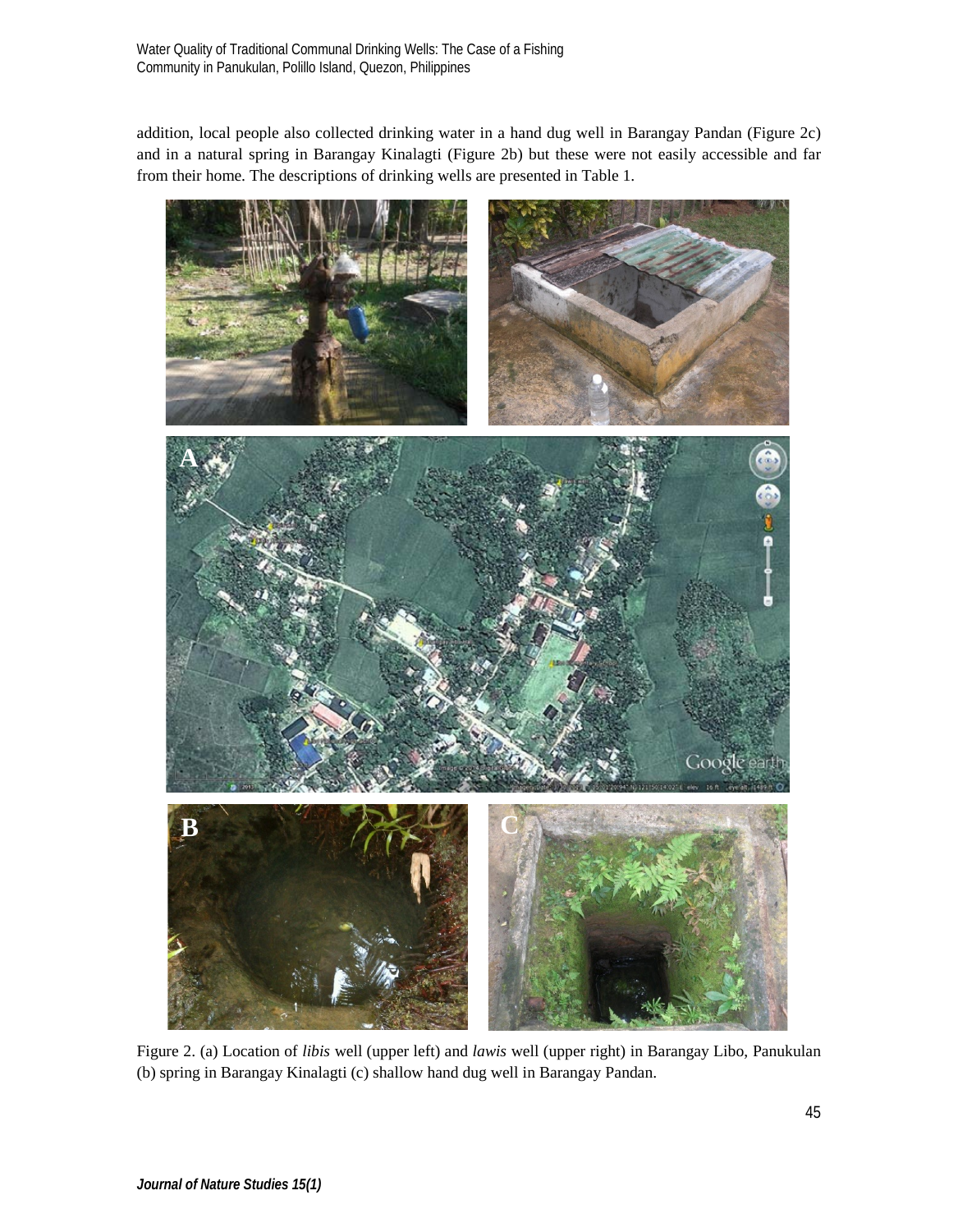| Type of water<br>source | Protection feature                                                                                     | Location and surrounding area                                                                                                                     |
|-------------------------|--------------------------------------------------------------------------------------------------------|---------------------------------------------------------------------------------------------------------------------------------------------------|
| libis well              | concrete internal casing, concrete<br>mouth casing, concrete cover,<br>concrete surrounding pavement   | Barangay Libo, near rice field and<br>houses, a few meters away from a<br>shallow well used for bathing and<br>washing clothes                    |
| <i>lawis</i> well       | concrete internal casing, concrete<br>mouth casing, iron sheet cover,<br>concrete surrounding pavement | Barangay Libo, inside a private lot,<br>near a rice field and houses, a few<br>feet away from a deep well used for<br>bathing and washing clothes |
| well                    | no internal casing, concrete mouth<br>casing, plastic screen cover,<br>concrete surrounding pavement   | Barangay Pandan, upland, in the<br>middle of a coconut farm and<br>surrounded by trees and small plants,<br>far from houses                       |
| spring                  | no protection                                                                                          | Barangay Kinalagti, upland, in the<br>middle of coconut farm, far from<br>houses                                                                  |

Table 1. Location and characteristics of traditional communal drinking wells in Panukulan, Polillo Island.

*Libis* well is located in a private lot and in a low density residential area. It was designated by the barangay local government as a common property well. The well is shallow and was manually dug in sandy bedrock. The well is fully protected; has concrete internal casing, concrete mouth casing, concrete cover, and concrete surrounding pavement. A manual pump was installed to collect water. According to local people, *libis* well does not dry up in summer season. On one hand, *lawis* well is inside a privately owned lot and is near a rice field. *Lawis* well is deep compared with *libis* well and was manually dug in solid bedrock. The internal casing, mouth casing, and surrounding pavement is concrete, and the mouth is covered with a rusty iron sheet. Like *libis* well, *lawis* well does not dry up in summer season and is continuously fed by groundwater recharge.

## **Collection of water samples**

Water samples in drinking wells and spring were collected between 0500H to 0630H on May 30, 2014 and November 8, 2014. Water samples were also collected in two private rainwater concrete tanks for comparison.

Three 500 ml water samples were collected using a plastic bucket traditionally used by the local people. Polyethylene bottles were rinsed with water samples three times before they were filled to capacity. For water sampling in *libis* well, water was pumped out for two minutes to discharge stagnant water that had stood for a period in the service pipeline. The sample bottles were rinsed three times before collection.

Samples for microbiological test were collected in 120 ml sterile bottles. The mouth of the sampling bottle was sprayed with 70% ethanol and a nylon string previously disinfected with 70% ethanol was tied on the mouth of sampling bottles. The sampling bottles were plunged into the well below the water level until the bottles were filled then pulled out and the mouth of the bottle was sprayed with alcohol before covering.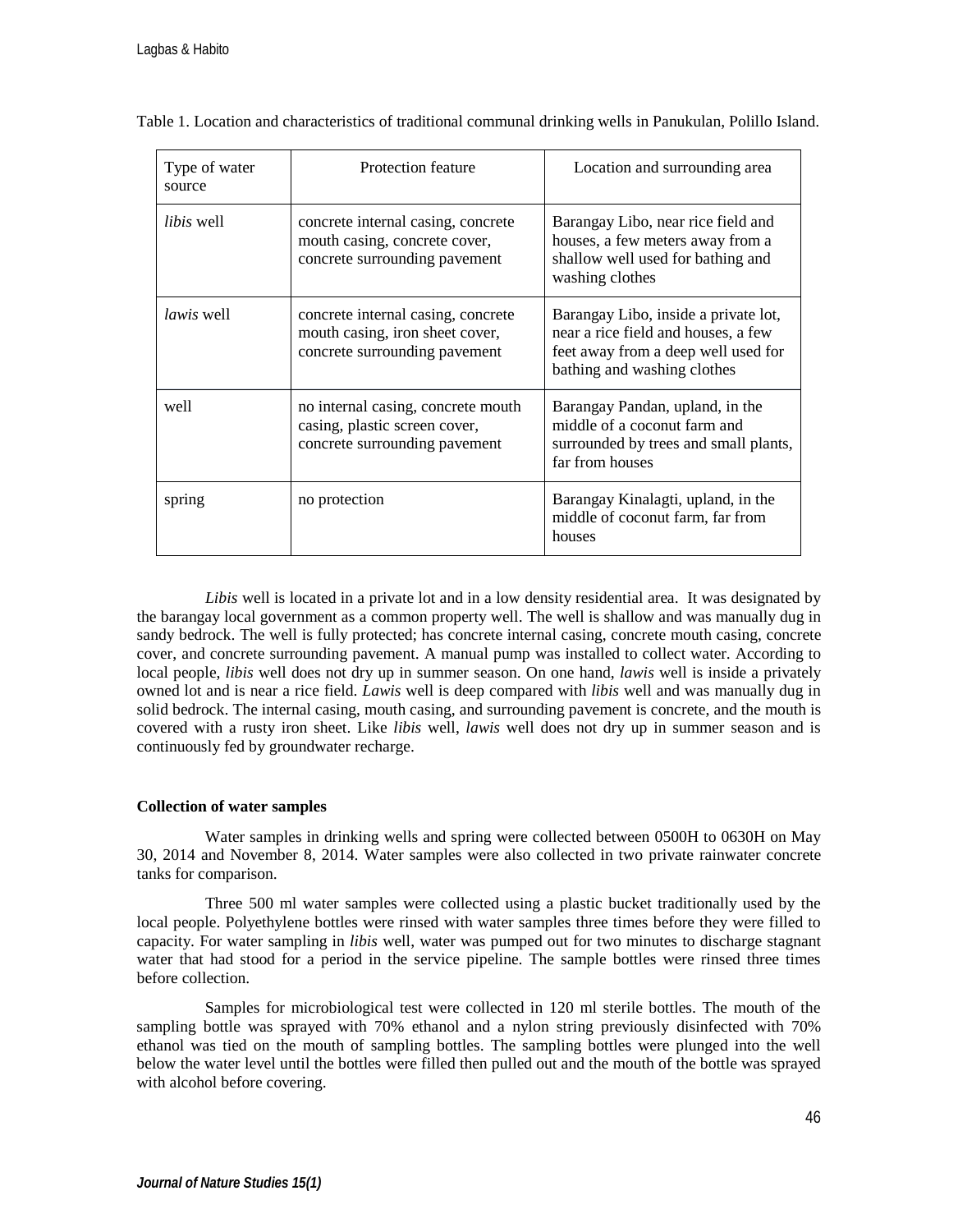## **Physico-chemical analysis**

The water samples were analyzed for the following water quality parameters: chloride, electric conductivity, fluoride, nitrate, pH, salinity, total iron, total hardness, and total dissolved solids (TDS). Color was observed by visual inspection of water while odor and taste were determined by sensory evaluation. The pH was determined using a BECKMAN pH meter and RoHS PH-009(I)A pen type pH meter. Chloride content and total hardness were determined following the American Public Health Association Standard Methods for the Examination of Drinking Water and Wastewater (APHA 1992). Conductivity, salinity and TDS were determined using EZDO 7200 pen type pH meter and HM Digital Water Tester (AP-1). Fluoride, nitrate, and total iron were analyzed using Hach DR 3900 spectrophotometer. Results were compared to the limits recommended by the PNSDW (2007).

## **Microbiological analysis**

Water samples were analyzed for total coliform and fecal coliform using multiple tube fermentation method and heterotrophic plate count (HPC) using pour plate method. All samples were analyzed following the methods recommended by the National Reference Laboratory, Department of Health. Results were compared to the limits recommended by the PNSDW (2007).

## **Barangay health profile**

Health records which contained the demographic profile of patients, symptoms and diagnosis of health worker were obtained from Barangay Health Station on May 29, 2014 to check for cases of diseases associated with consumption of contaminated water. Available data at the time of collection were from April 18, 2012 to May 20, 2014.

## **RESULTS AND DISCUSSION**

In Barangay Libo the traditional drinking wells, *libis* well and *lawis* well, had adequate supply of freshwater year round. *Libis* well serves as the main source of clean and safe drinking water of Barangay Libo and other nearby barangays. This well is located a few meters away from houses and a rice field. This well is protected with concrete cover and a pipe is connected to a manual pump to extract the water. A few meters away from *libis* well is a shallow well traditionally used for bathing and washing clothes only. Like *libis* well, this well is also a few meters away from houses and rice fields. Often, the water used for feeding the pump in *libis* well comes from the shallow open well. Another source of drinking water is *lawis* well, a privately owned well located at the foot of a hill beside a rice farm. This well is few meters away from a non-drinking well which is used for bathing and washing clothes.

The other communal drinking water sources are located in Barangay Kinalagti and Barangay Pandan. However, unlike *libis* well and *lawis* well, the spring in Kinalagti and hand dug well in Pandan are located in the remote part of the barangay. Both water sources are within a coconut forest and far from the barangay road. Local people said that Pandan well and Kinalagti spring dry up in summer season.

In all wells, the local people use a bamboo pole with plastic bucket to collect water. The plastic bucket and bamboo pole are only replaced when they are damaged, and because these are traditionally used every day without soaping or disinfection, the plastic bucket and bamboo pole could be a source of microbial contamination. When not in use the plastic bucket is hung on tree branches.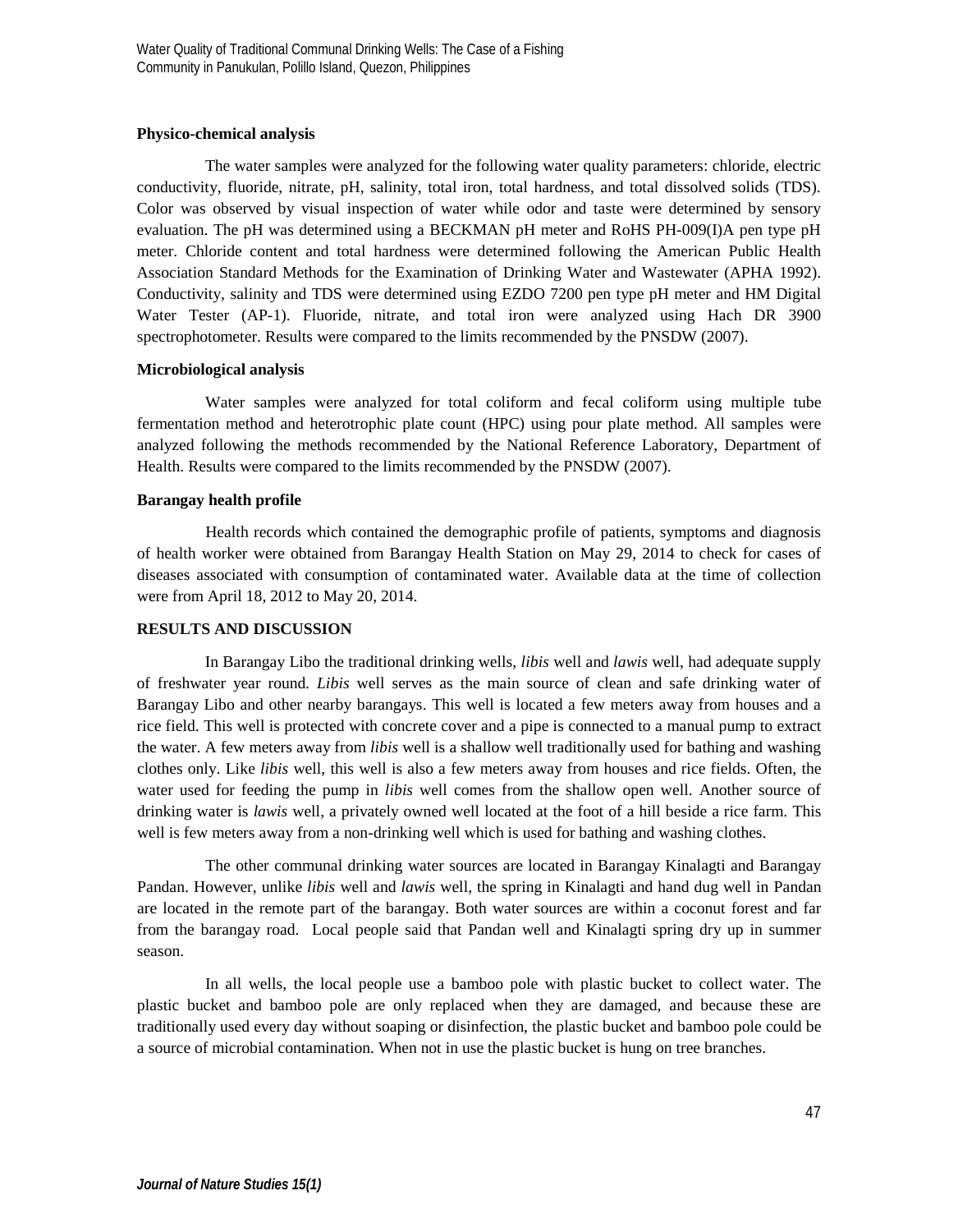### **Physico-chemical quality of well water**

As presented in Table 2, the physico-chemical parameters of well water samples changed with season, and were within the recommended limits of the PNSDW (2007), except for the water pH of *lawis* well and shallow well in Barangay Pandan which were below the recommended limit of the World Health Organization (pH range: 6.5-8.5). The chloride decreased in the following order: *libis* well > *lawis* well > Pandan well, and was slightly higher in November water samples. High chloride in water gives a salty taste and causes formation of deposits in kettle. Electric conductivity ranged from 171-603 μS/cm (May) and 78-605 μS/cm (November). Total hardness ranged from 36-276 mg/l (May), 27-350 mg/l (November), and was higher in November samples than May samples. Hard water, which is high in calcium and magnesium, causes formation of deposit in kettle, and prevents dissolution of soap and detergent, but is not a health hazard (Moyo 2013). Iron was only detected in highest concentration in *lawis* well. High iron concentration has no health implications (Moyo 2013). Fluoride was not detected in the May samples. Fluoride in water contributes to the development of healthy teeth but concentration in excess of 1.5 mg/l can lead to mottling of teeth and skeletal flourosis (Pritchard et al 2008). Nitrate was detected only in May samples of *lawis* well and *libis* well; both wells were near the rice farm. The possible source of nitrate is inorganic fertilizers applied to rice fields during farming season. The below detection limit of nitrate in November samples could be due to the dilution effect during wet season. High level of nitrate may cause methaemoglobinaemia (Moyo 2013). Water pH ranged from 6.13-7.33 (May) and 5.9-7.6 (November). This could be due to higher dissolution of many substances when groundwater is abundant during the rainy season. Acidic water in which the pH is less than 6.0 (Pritchard et al., 2007) can cause corrosion of protection material in well such as metal internal casing. Salinity ranged from 51-301 ppt (May) and 40-83 ppt (November). TDS ranged 65-402 mg/l (May) and 49-294 mg/l (November), and was lower in November than in May possibly due to dilution effect during rainy season (Pritchard et al 2007) and groundwater recharge (Wuta et al 2015). High TDS makes the water unpalatable to drink (Pritchard et al 2008).

Comparison of the water quality characteristics of the three drinking wells showed that the water quality of Barangay Pandan well was superior, while *libis* well exhibited the highest chloride, conductivity, salinity, total dissolved solids and total hardness. This could be attributed to the fact that *libis* well was located a few meters away from the shoreline. The results also confirmed local peoples' observation that *libis* well water was slightly salty. A comparison of the water pH of *lawis* well to other studies showed similarity to the water pH of wells along a dambo transect in Chihota, Zimbabwe (6.32- 6.39) (Wuta et al 2015) and water pH (mean pH=6.5) of shallow wells within dolomite-limestone formation in Ndora, Zambia (Liddle et al 2015). On one hand, Barangay Pandan well was located in upland, vegetated area and far from the seashore, hence the conductivity, chloride content and salinity were low compared with *libis* well and *lawis* well. Total iron of well waters was three times higher compared with spring water and about eight times higher compared with rainwater, while fluoride was not detected in May samples. Water samples in *lawis* well had the highest total iron content. Iron contamination probably originated from the rusty iron sheet cover used to protect its opening from materials accidentally falling on the well such as leaves, stems, plastics and feces of birds and fruit bats which could be a source of fecal coliform contamination. Nevertheless, the total iron concentration was far below the limit recommended by the PNSDW. Meanwhile the electric conductivity, hardness and salinity of spring water collected in Barangay Kinalagti were comparatively lower than well water samples. Rainwater harvested in a private concrete storage tank in November 2014 had a pH value of 8.88 and was comparable to rainwater pH (range: 7.63-8.80, mean: 8.35) in Kefalonia Island, Greece (Sazakli et al 2007). On the other hand, in a study conducted by Moon et al (2012), the pH of rainwater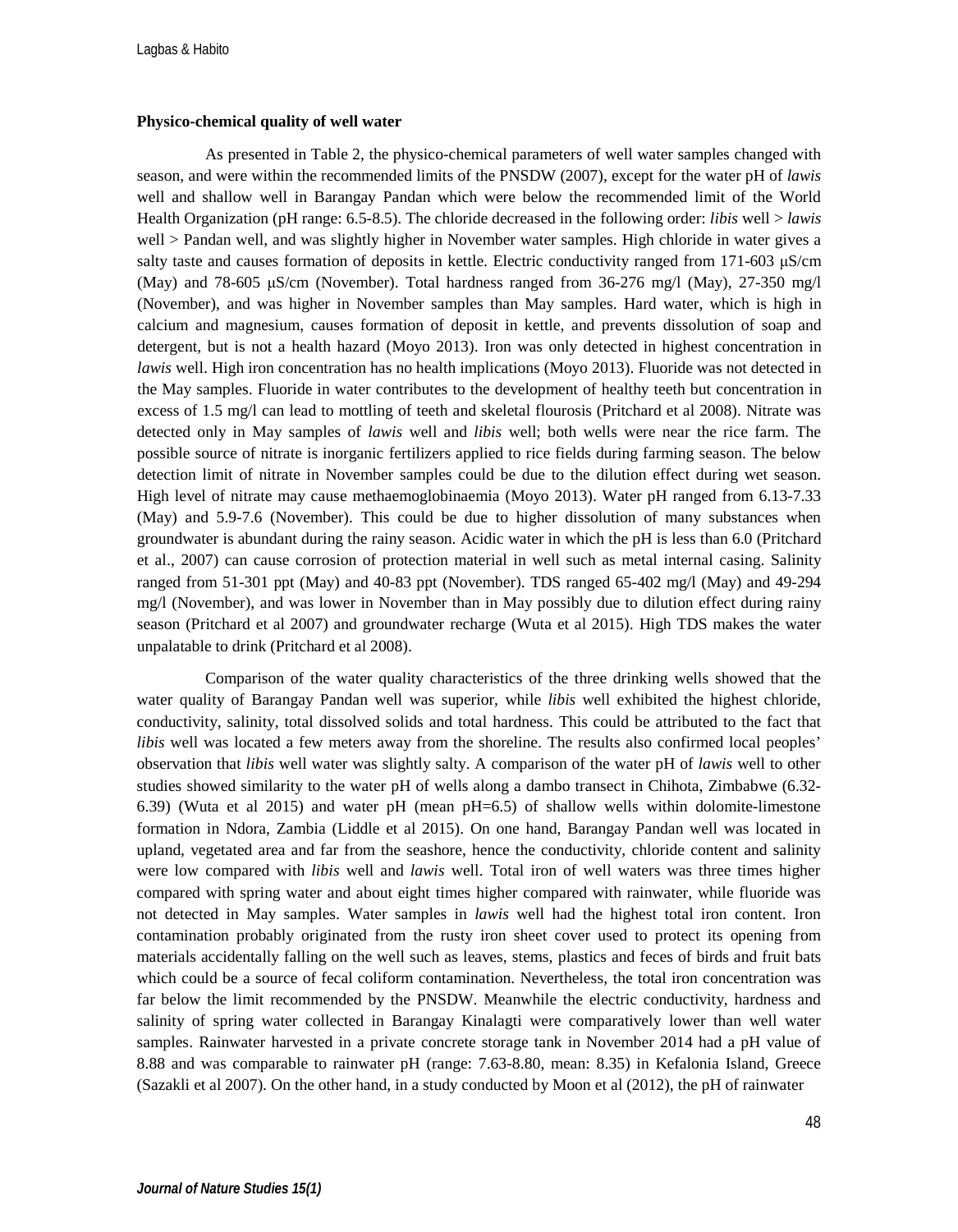samples in Jeju volcanic island, Republic of Korea, from June to October, 2008, was in the range of 3.1- 7.4 (mean=5.2). This study showed that rainwater in Polillo Island is not acidic. In an unpolluted island community like Polillo Island, where freshwater is scarce, rainwater harvesting is of great socioeconomic importance due to its practicability (rainwater is collected at or near the point of consumption), low operation cost, low maintenance cost, and few negative environmental impacts. Rainwater has usually superior chemical and physical properties than groundwater which is relatively subject to contamination. Besides the organoleptic characteristics of rainwater such as color, taste, smell and turbidity are highly acceptable to local people.

Simple regression (Figure 3) and correlation analysis were performed using Microsoft Soft Excel and MINITAB version 15. Correlation analysis revealed significant positive correlation between chloride and conductivity (p=0.004), chloride and total hardness (p=0.004), chloride and salinity  $(p=0.004)$ , chloride and TDS  $(p=0.021)$ , conductivity and total hardness  $(p=0.000)$ , conductivity and salinity ( $p=0.000$ ), conductivity and TDS ( $p=0.000$ ), total hardness and salinity ( $p=0.000$ ), total hardness and TDS ( $p=0.000$ ), and salinity and TDS ( $p=0.000$ ) at  $p=0.05$  (Table 3).

| Parameters                     | May 2014         |                  |                     | November 2014   |                  |                   |                   |                   |                                    |
|--------------------------------|------------------|------------------|---------------------|-----------------|------------------|-------------------|-------------------|-------------------|------------------------------------|
|                                | LaW              | LiW              | PW                  | <b>KS</b>       | LaW              | LiW               | PW                | <b>RW</b>         | <b>PNSDW</b><br>Limit <sup>e</sup> |
| Chloride <sup>a</sup>          | 17.40            | 29.69            | 11.40               | 12.60           | 30.8             | 43.6              | 18.7              | 5.70              | 250                                |
| Conductivity <sup>b</sup>      | 171 <sup>d</sup> | $603.3^{d}$      | 103.67 <sup>d</sup> | 31 <sup>d</sup> | 172 <sup>d</sup> | $605^{\rm d}$     | $78^d$            | 0 <sup>d</sup>    |                                    |
| Fluoride <sup>a</sup>          | nd               | nd               | nd                  | nd              | 0.02             | 0.01              | 0.02              | nd                | 1.0                                |
| Total<br>hardness <sup>a</sup> | 55.56            | 276.51           | 36.38               | 20.26           | 59.4             | 349.6             | 27.1              | 10.13             | 300                                |
| Total iron <sup>a</sup>        | 0.173            | nd               | 0.05                | 0.02            | 0.04             | < 0.01            | < 0.01            | nd                | 1.0                                |
| Nitrate <sup>a</sup>           | 0.53             | 0.67             | nd                  | nd              | nd               | nd                | nd                | nd                | 50                                 |
| pH                             | $6.37^{\rm d}$   | $7.33^d$         | $6.13^{d}$          | $6.13^{d}$      | $6.33^{d}$       | 7.60 <sup>d</sup> | 5.90 <sup>d</sup> | 8.88 <sup>d</sup> |                                    |
| Salinity <sup>c</sup>          | 82 <sup>d</sup>  | 301 <sup>d</sup> | $51.3^{d}$          | $51.3^{d}$      | 83 <sup>d</sup>  | $310^d$           | 40 <sup>d</sup>   | 0 <sup>d</sup>    | $\overline{\phantom{a}}$           |
| TDS <sup>a</sup>               | $116^d$          | 402 <sup>d</sup> | $65^d$              | $65^d$          | $84^d$           | $294.33^d$        | 49 <sup>d</sup>   | 0 <sup>d</sup>    | 500                                |

Table 2. Physico-chemical properties of water samples collected in May 2014 and November 2014.

Note: Data are average of three trials. LaW means *Lawis* Well, LiW means *Libis* Well, KS means Kinalagti Spring, PW means Pandan Well, RW means rainwater, nd means not detected, <sup>a</sup>unit is mg/l;  $b_{\text{unit}}$  is  $\mu$ s  $S/\text{cm}$ ,  $\frac{c_{\text{unit}}}{2}$  is not  $\frac{d_{\text{non}}}{2}$  and  $\frac{d_{\text{non}}}{2}$  and  $\frac{d_{\text{non}}}{2}$  and  $\frac{d_{\text{$ unit is μS/cm, <sup>c</sup>unit is ppt, <sup>d</sup>measured on site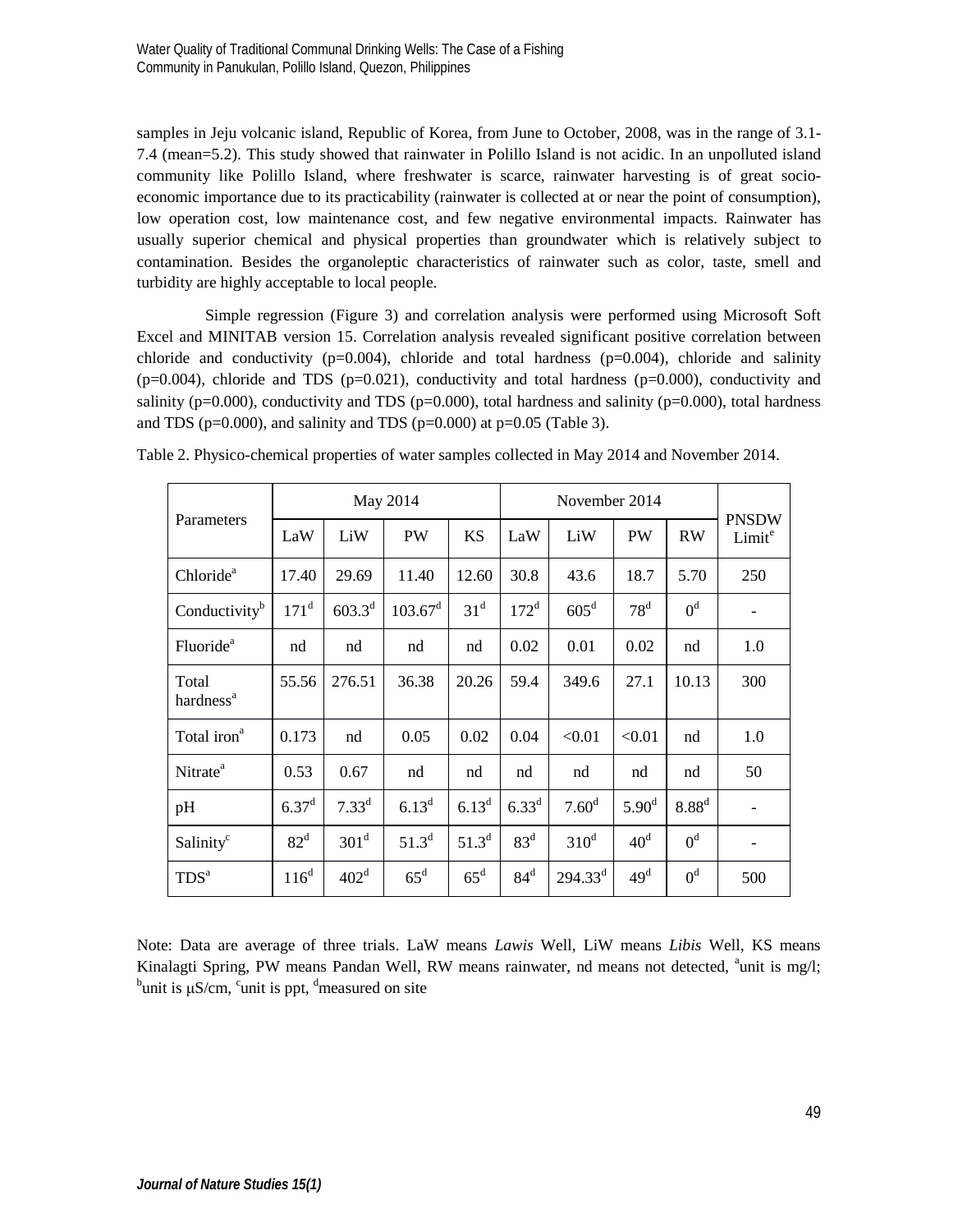$\overline{a}$ 

|                | Chloride | Conductivity | Total<br>hardness | Nitrate  | pH    | Salinity |
|----------------|----------|--------------|-------------------|----------|-------|----------|
| Conductivity   | 0.848*   |              |                   |          |       |          |
| Total hardness | $0.849*$ | $0.980*$     |                   |          |       |          |
| Total iron     | $-0.209$ | $-0.199$     | $-0.299$          |          |       |          |
| Nitrate        | 0.085    | 0.400        | 0.253             |          |       |          |
| pH             | 0.015    | 0.230        | 0.323             | $-0.054$ |       |          |
| Salinity       | $0.850*$ | 1.000*       | $0.985*$          | 0.381    | 0.237 |          |
| <b>TDS</b>     | $0.747*$ | $0.976*$     | $0.923*$          | 0.554    | 0.195 | $0.971*$ |

Table 3. Pearson correlation coefficients between different physico-chemical parameters.

Note: \*significant at p=0.05



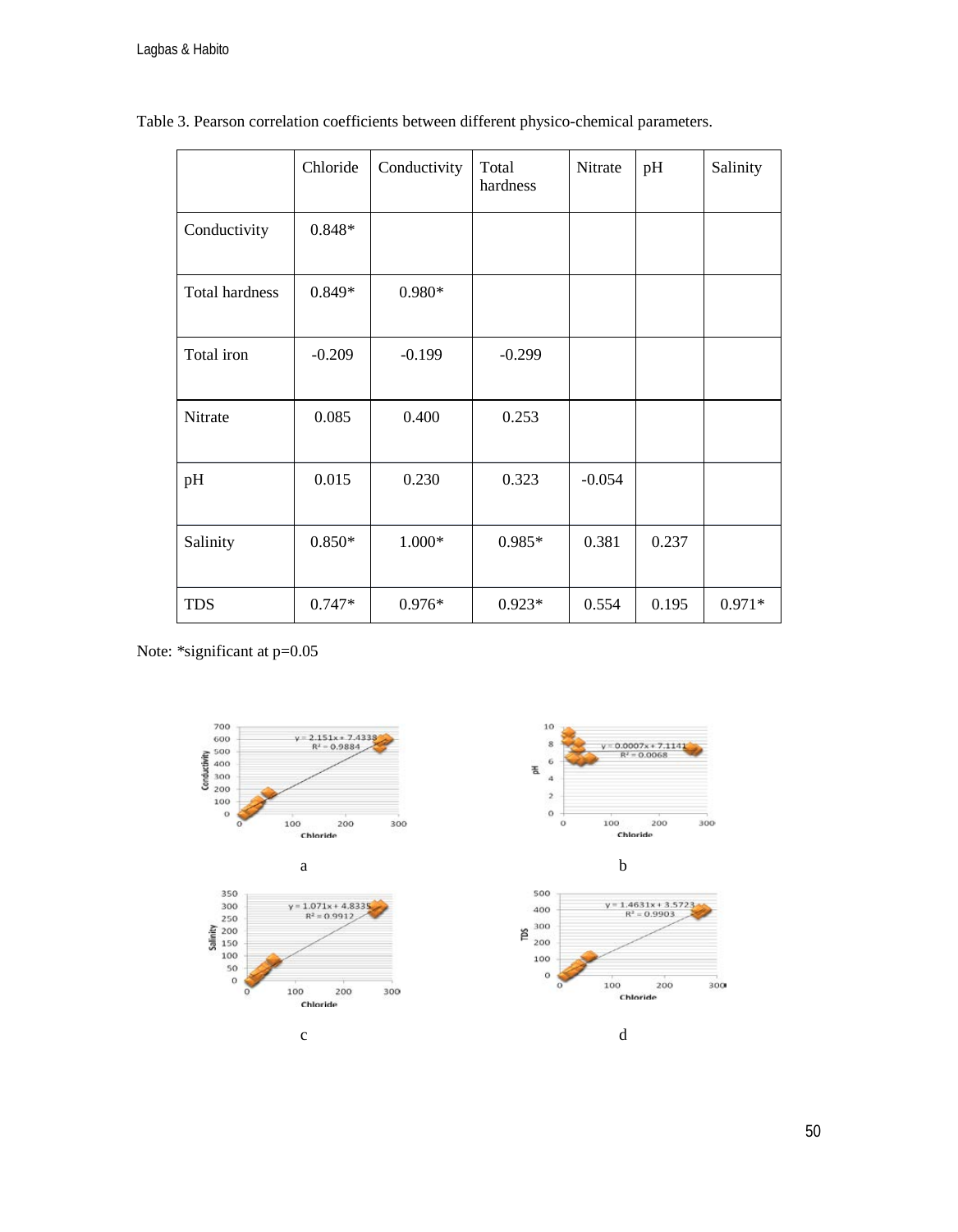## *Journal of Nature Studies 15(1)*

Water Quality of Traditional Communal Drinking Wells: The Case of a Fishing Community in Panukulan, Polillo Island, Quezon, Philippines



Figure 3. (a) Scatter plot of (a) chloride and conductivity (b) chloride and pH (c) chloride and salinity (d) chloride and TDS (e) chloride and total hardness (f) conductivity and  $pH$  (g) conductivity and salinity (h) conductivity and TDS (i) conductivity and total hardness (j) pH and TDS (k) pH and total hardness (l) salinity and TDS

### **Microbiological Analysis**

## **Total coliform and fecal coliform**

Fecal coliform and total coliform of well water samples except rainwater showed that the microbiological quality exceeded the limit of the PNSDW (2007) (Table 4). This makes the well water unsuitable for drinking without any treatment. The World Health Organization guidelines for drinking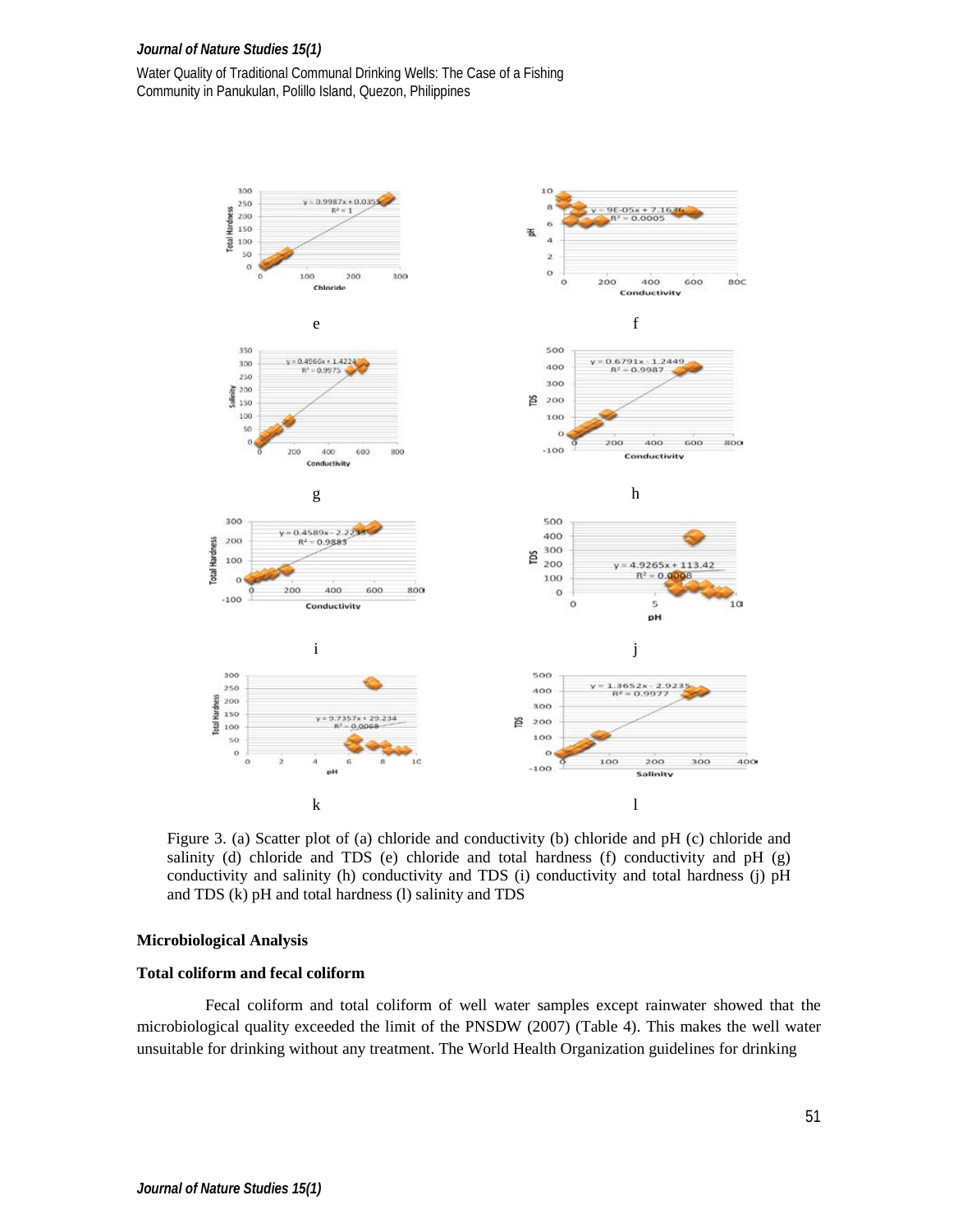water quality recommend that there should be no trace of total or fecal coliform. However, following the PNSDW (2007), if the total and fecal coliform count exceeded 1.1 most probable number (MPN) per 100 ml, water is deemed to be microbially contaminated and is unfit for human consumption. Water samples, which showed positive result for total coliform test, contained *E. coli* but may also contain a variety of environmental bacteria which do not necessarily indicate fecal contamination from human and animal wastes. On the other hand, fecal coliform is more specific for *E. coli,* indicating contamination by mammal and bird feces and signifying the presence of pathogenic bacteria and viruses which are responsible for water-related diseases such as cholera, typhoid and other diarrheal-related diseases (Pritchard et al 2008). Multiple possible sources of microbial contamination are contaminated buckets, ropes and bamboo rod used for scooping water, point and non-point sources (grazing animals, rice farms, landfill sites, road runoff and septic tanks), hydrogeological properties (bedrock type, subsoil type and subsoil thickness) (Hynds et al 2014, Malaguerra et al 2013), and climatic and seasonal factors (Zabed et al 2014, Richardson et al 2009, Pritchard et al 2008, Sazakli et al 2007). Microbial water quality deteriorates during wet season (Pritchard et al 2008, Pritchard et al 2007; Howard et al 2003) and the risk of *E. coli* detection was greatest if the water samples were obtained one day after heavy rainfall (Richardson et al 2009; Howard et al 2003). High incidence of water-borne diseases occurred in wet season (Bordalo and Savva-Bordalo 2007). The possible explanation is the rapid movement of pollutants from fecal matter and solid wastes (which are usually found in surface soil) to groundwater and increased turbidity level during rainy season. Colloidal particles which make the water turbid are favourable for microbial growth (Pritchard et al 2007, Howard et al 2003).

## **Heterotrophic Plate Count**

The heterotrophic plate count (HPC) results of water samples collected in May 2014 are presented in Figure 4. HPC test showed that *libis* well had the largest number of colonies indicative of the presence of many microbial populations (Figure 4a). On the other hand, spring (Figure 4d) and rainwater samples (Figure 4e) showed lowest number of microbial colonies.

|                  |                   | May 2014                           | November 2014                        |                   |  |
|------------------|-------------------|------------------------------------|--------------------------------------|-------------------|--|
| Source of water  |                   | Most probable number per 100<br>ml | Most probable number per<br>$100$ ml |                   |  |
|                  | Fecal<br>coliform | Total<br>coliform                  | Fecal<br>coliform                    | Total<br>coliform |  |
| Libis well       | > 8.0             | > 8.0                              | > 8.0                                | > 8.0             |  |
| Lawis well       | > 8.0             | > 8.0                              | > 8.0                                | > 8.0             |  |
| Kinalagti spring | > 8.0             | > 8.0                              | > 8.0                                | > 8.0             |  |
| Pandan well      | > 8.0             | > 8.0                              | > 8.0                                | > 8.0             |  |
| Rainwater        | < 1.1             | < 1.1                              | > 8.0                                | < 1.1             |  |

Table 4. Fecal Coliform (FC) and Total Coliform (TC) result of water samples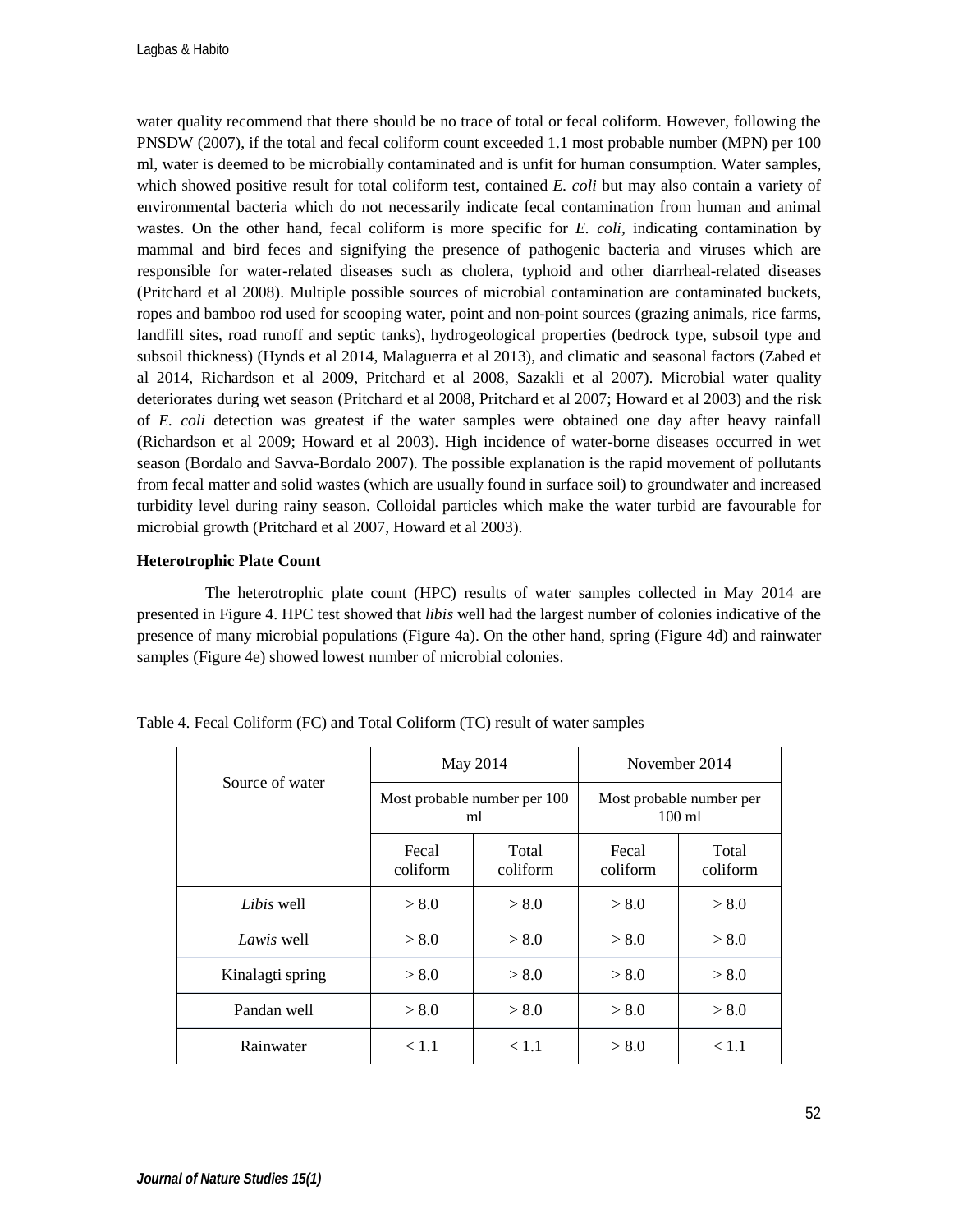Water Quality of Traditional Communal Drinking Wells: The Case of a Fishing Community in Panukulan, Polillo Island, Quezon, Philippines



a b

c d



e Figure 4. Heterotrophic Plate Count (HPC) of (a) *libis* well, (b) *lawis* well, (c) Pandan well, (d) Kinalagi spring, (e) rainwater from a private tank.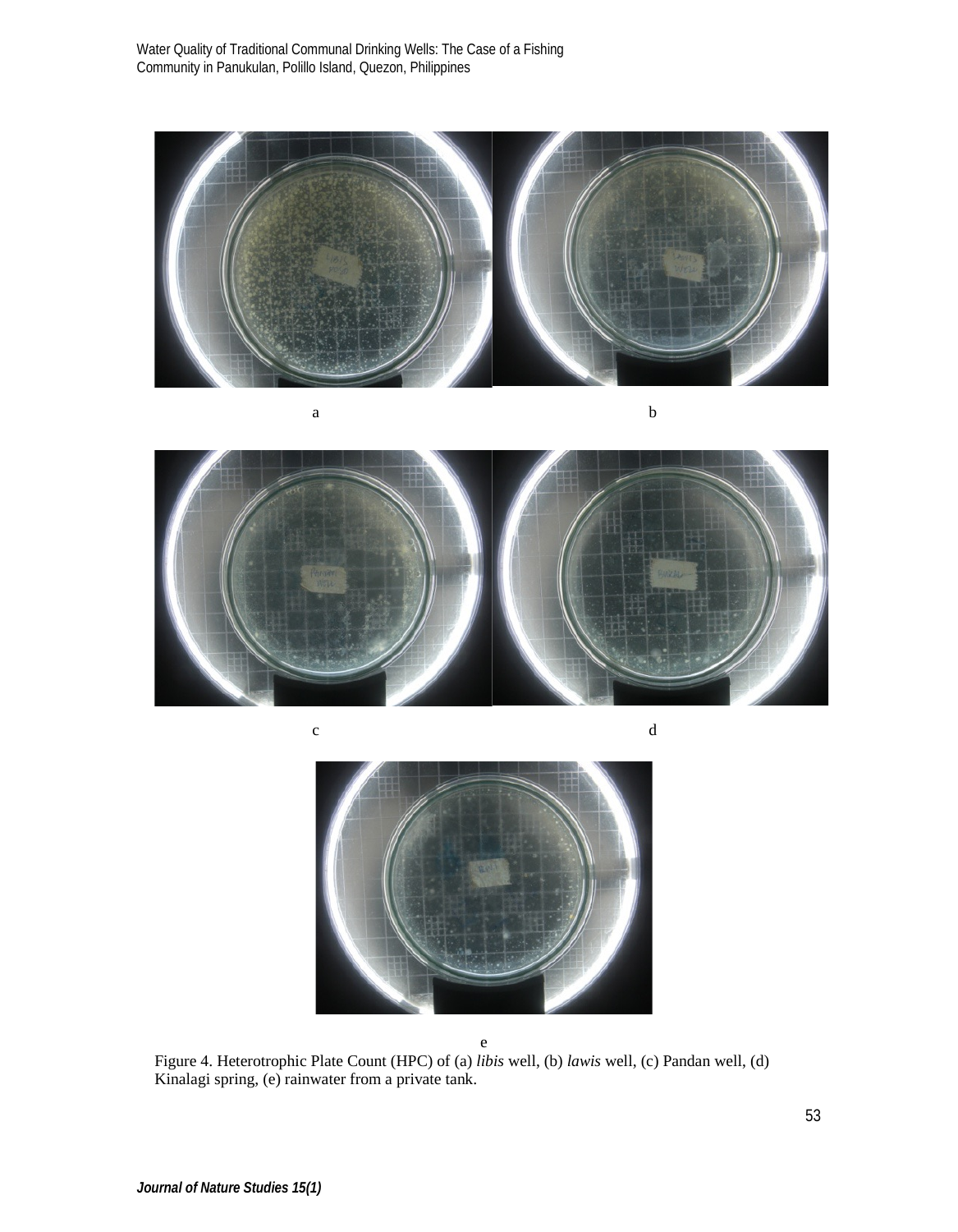



Figure 5. (a) Occurrence of health problems per month from April 2012 to May 2014. (b) Percentage of health problems from April 2012 to May 2014.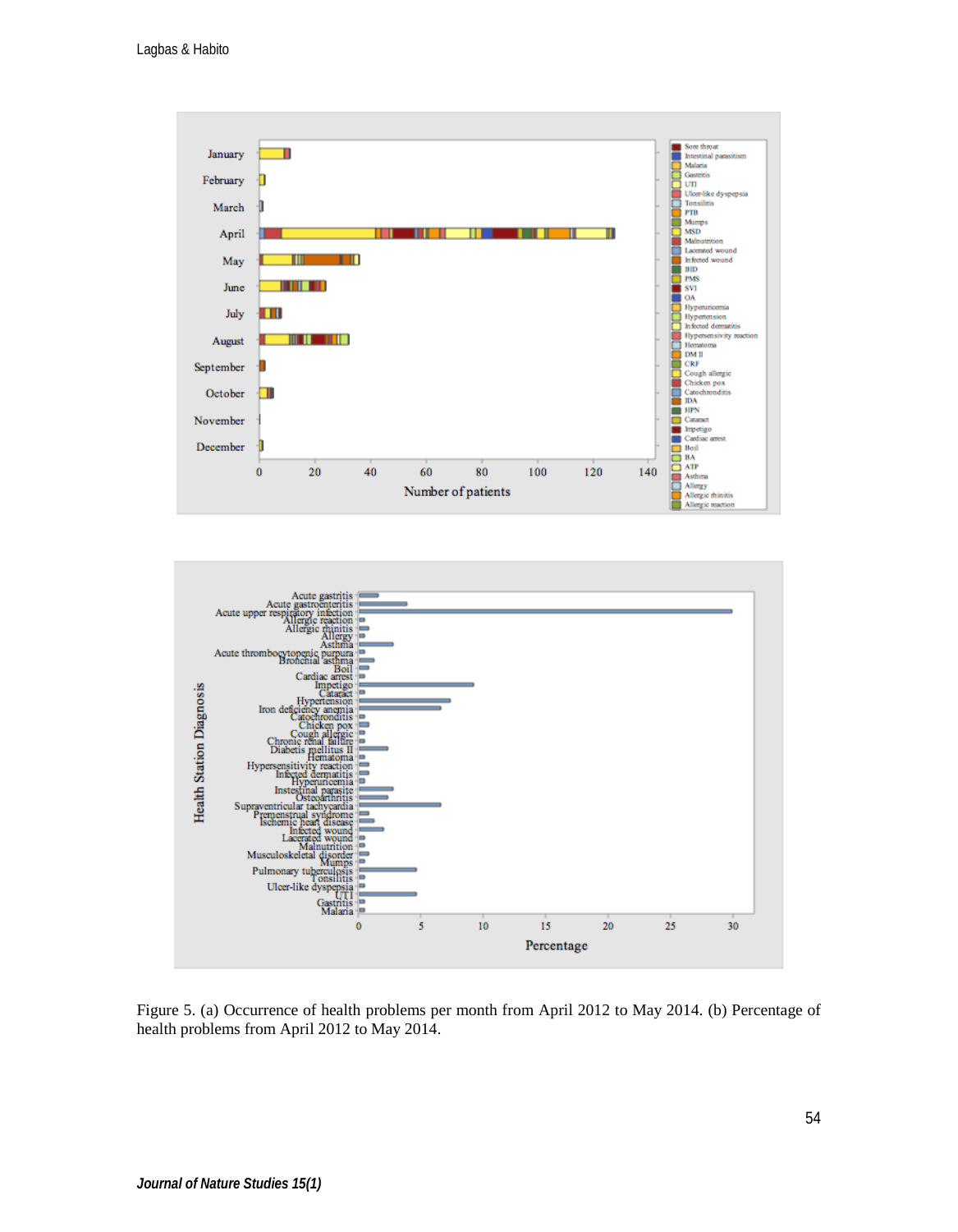## **Barangay health profile**

Health records (Figure 5a) showed highest recorded number of patients during the month of April followed by the months of May, August and June. There were no patients reported for the month of November. Acute upper respiratory infection (AURI) was the most frequently encountered health problem (Figure 5b). Furthermore, it showed that AURI was most common in children age 1 to 10 years old, while the less frequently reported health problems were iron deficiency anemia, urinary tract infection, systemic viral infection, pulmonary tuberculosis, hypertension (HPN), acute gastroenteritis (AGE), impetigo, diabetis mellitus (DM), asthma, boil, acute gastritis, intestinal parasitism, allergy, ischemic heart disease (IHD), gastritis, tonsillitis, dermatitis, musculoskeletal disorder (MSD), chicken pox, dyspepsia, premenstrual syndrome (PMS), and other disorders. Illnesses suspected to be related or associated with consumption of contaminated water were acute gastritis, acute gastroenteritis, gastritis and urinary tract infection, but these are rarely reported.

# **CONCLUSION**

Hand dug wells in Polillo Island are the only reliable source of potable and drinking water to the local people and their suitability for providing safe water must be evaluated. In this study, the waters in communal drinking wells, spring and harvested rainwater are suitable for human consumption in terms of physico-chemical parameters of the PNSDW (2007). However, microbiological characterization revealed that the well water samples were contaminated by fecal and coliform bacteria, making it unfit for human consumption without treatment. The sources of contaminants were not conclusively identified in this study. The validity of the microbial test result should be checked by conducting *in situ* microbial testing. Rainwater quality was of comparable quality with purified water in terms of physico-chemical parameters and has low fecal and coliform count, thus rainwater harvesting is seen as the safest source of drinking water. However, the quality of rainwater is affected by the availability, management, and maintenance of rainwater collecting tanks.

Based on the patient records of Barangay Health Station, there was no incidence of illnesses associated with consumption of microbiologically contaminated water such as diarrhea, cholera, typhoid fever and urinary tract infection. However, the low incidence of suspected water-borne diseases does not guarantee that the communal drinking wells are safe for human use. People should observe precautionary measures to ensure safety of their drinking water such as disinfection by chlorination and full protection of wells. While it is possible that the level of microbial pathogens in well water is low or negligible when tested *in situ*, the local people, most especially the adults in the community, may have developed partial immunity to the microorganisms because of continuous exposure (Richardson et al 2009 and the references therein).

## **RECOMMENDATION**

This study recommends the following:

- 1. Water from all communal wells should be boiled, treated with inexpensive disinfectant or powdered seeds of *Moringa oleifera* (Pritchard et al 2009) before use, most especially water from *libis* well because this showed the highest microbial colony count.
- 2. The use of iron sheet as cover for *lawis* well should be replaced by corrosion resistant material to reduce iron contamination.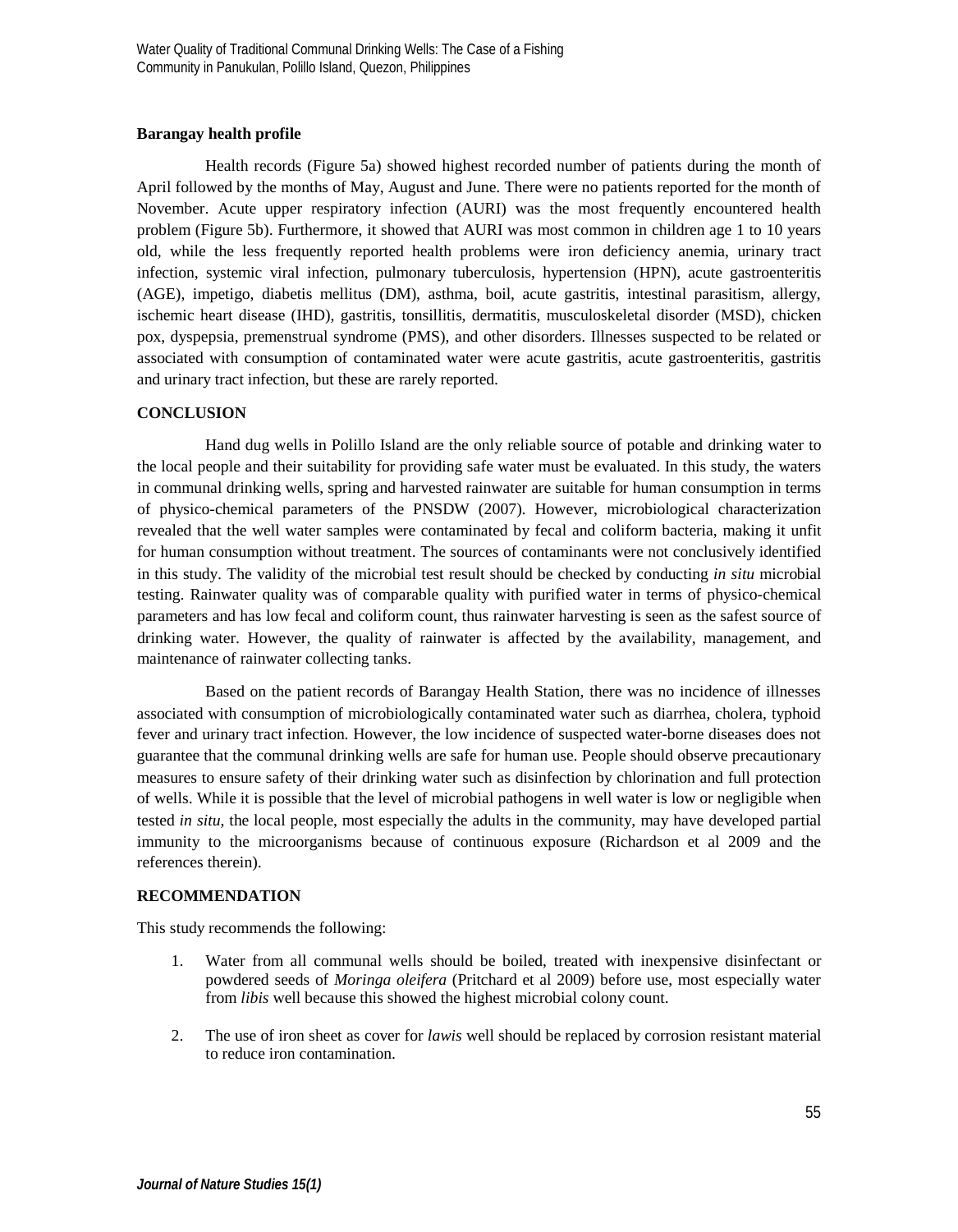- 3. Provide internal casing, mouth casing and cover to the well in Barangay Pandan to reduce its vulnerability to contamination. Concrete well opening should be constructed and elevated above the ground surface to prevent direct ingress from overland flow particularly during rainy season (Liddle et al 2015).
- 4. The water pH of *lawis* well and Pandan well can be increased by adding inexpensive material such as oyster/clam shells to drinking water containers (Bordalo and Savva-Bordalo 2007).
- 5. During rainy season when water quality deteriorates (e.g. increased turbidity) during rapid groundwater recharge, drinking water should be collected before heavy rainfall event.

### **STATEMENT OF AUTHORSHIP**

This study was part of the special problem of the first author for the Master of Environment and Natural Resources Management at the University of the Philippines Open University. Data collection and analysis, key informant interviews and final paper was done primarily by the senior author with significant contributions from the other author.

#### **ACKNOWLEDGMENT**

The first author is grateful to Mr. Evaristo Pestañas and Mr. Cesar D. Quizana for providing geographical, socio-economic background of Polillo Island, and local history of Barangay Libo; Mr. Jayson M. Villeza for assistance during water sampling; Mr. Bryan L. Surla, Mr. Voltaire Daniel R. Navarro, Ms. Maureen Glicelle P. Tena of BGR Hydrolab Testing Center for assistance in chemical and microbiological test of water samples; Ms. Liezl A. Mendoza for proofreading the manuscript.

### **REFERENCES**

- Afuang, L. undated. Resource and socio-economic assessment, Panukulan Municipality, Quezon Province. Retrieved on July 30, 2015 from <https://goo.gl/gh95aq>
- American Public Health Association. (1992). Standard Methods for Examination of Water and Wastewater. 18<sup>th</sup> ed. United Book Press Inc., MD, USA
- Barangay Profile of Libo, Panukulan, Quezon. undated
- Bordalo, A.A. and Savva-Bordalo, J. (2007). The quest for safe drinking water: an example from Guinea-Bissau (West Africa). Water Research, 41, 2978-2986.
- Department of Health. (2015). National Reference Laboratory. Training course on drinking water analysis water microbiology
- Department of Health. (2007). Philippine National Standard for Drinking Water. Retrieved on 30 May 2016 from <http://goo.gl/w5Nkry>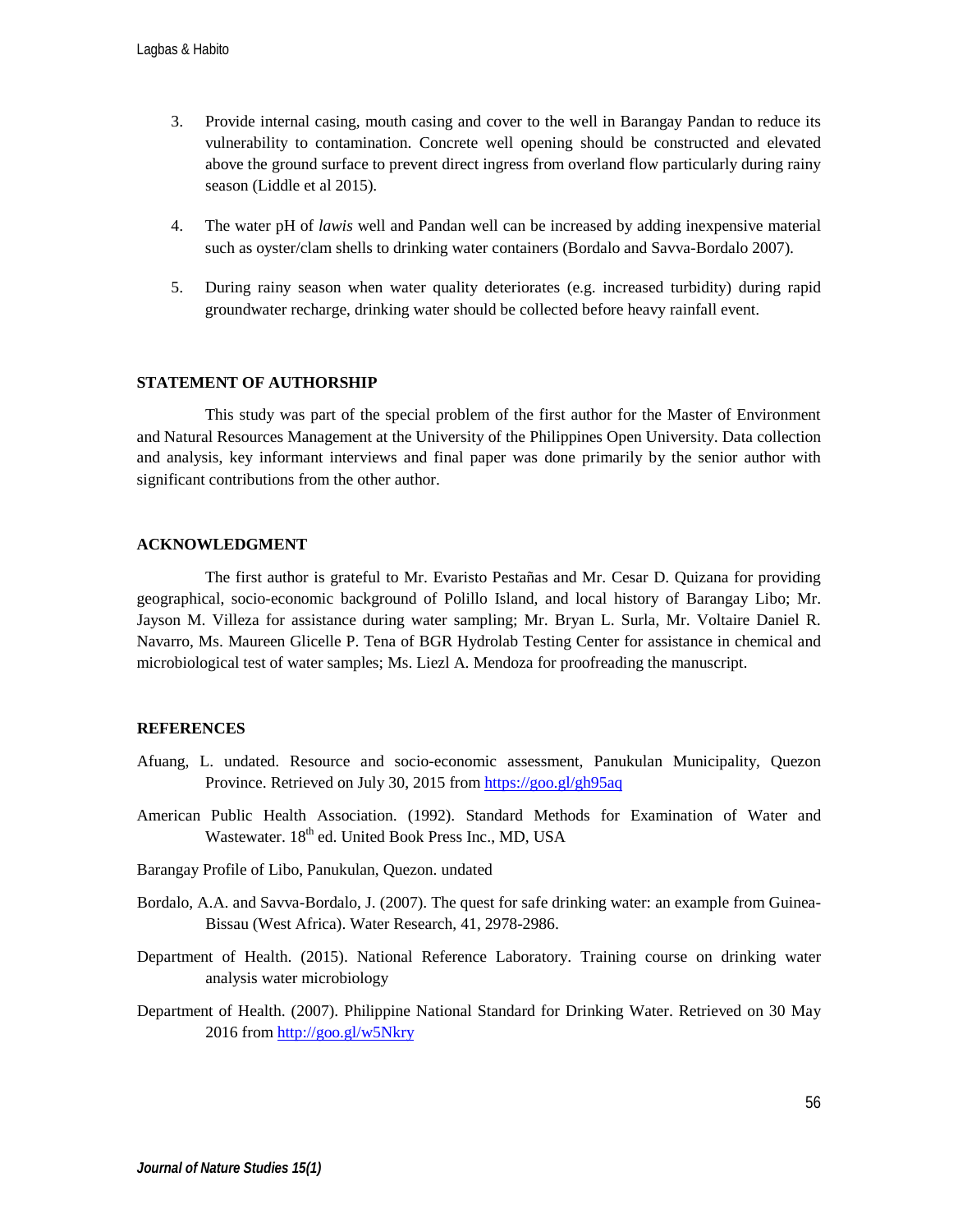- Halvorson, S.J., Williams, A.L., Ba, S., and Dunkel, F.V. (2011). Water quality and waterborne diseases in the Niger River Inland Delta, Mali: a study of local knowledge and response. Health  $\&$ Place, 17, 449-457.
- Howard, G., Pedley, S., Barrett, M., Nalubega, M. and Johal, K. (2003). Risk factors contributing to microbiological contamination of shallow groundwater in Kampala, Uganda. Water Research, 37, 3421-3429.
- Hynds, P., Misstear, B.D., Gill, L.W., and Murphy, H.M. (2014). Groundwater source contamination mechanisms: physicochemical profile clustering, risk factor analysis and multivariate modeling. Journal of Contaminant Hydrology, 159, 47-56.
- Kamanula, J.F., Zambasa, O.J., Masamba, W.R.L. (2014). Quality of drinking water and cholera prevalence in Ndirande Township, City of Blantyre, Malawi. Physics and Chemistry of the Earth, 72-75, 61-67.
- Liddle, E.S., Mager, S.M., and Nel, E.L. (2015). The suitability of shallow hand dug wells for safe water provision in sub-Saharan Africa: Lessons from Ndola, Zambia. Applied Geography, 57, 80-90.
- Malaguerra, F., Albrechtsen, H.-J., and Binning, P.J. (2013). Assessment of the contamination of drinking water supply wells by pesticides from surface water resources using a finite element reactive transport model and global sensitivity analysis techniques. Journal of Hydrology, 476, 321-331.
- Masoud, A.A. (2014). Groundwater quality assessment of the shallow aquifers west of the Nile Delta (Egypt) using multivariate statistical and geostatistical techniques. Journal of African Earth Science, 95, 123-137.
- Moon, S.H., Lee, J.Y., Lee, B.J., Park, K.H., and Jo, Y.J. (2012).Quality of harvested rainwater in artificial recharge site on Jeju volcanic island Korea. Journal of Hydrology, 414-415, 268-277.
- Moyo, N.A.G. (2013). An analysis of the chemical and microbiological quality of groundwater from boreholes and shallow wells in Zimbabwe. Physics and Chemistry of the Earth, 66, 27-32.
- Msilimba, G., and Wanda, E. M. M. (2013). Microbial and geochemical quality of shallow well water in high-density areas in Mzuzu City in Malawi. Physics and Chemistry of the Earth, 66, 173-180.
- Mukhopadhyay, C., Vishwanath, S., Eshwara, V.K., Shankaranarayana, S.A., and Sagir, A. (2012). Microbial quality of well water from rural and urban households in Karnataka, India: a crosssectional study. Journal of Infection and Public Health, 5, 257-262.
- Pritchard, M., Mkandawire, T., Edmondson, A., O'Neill, J.G., and Kululanga, G. (2009). Potential of using plant extracts for purification of shallow well water in Malawi. Physics and Chemistry of the Earth, 34, 799-805.
- Pritchard, M. Mkandawire, T., and O'Neill, J.G. (2008). Assessment of groundwater quality in shallow wells within the southern districts of Malawi. Physics and Chemistry of the Earth, 33, 812-823.
- Pritchard, M., Mkandawire, T. and O'Neill, J.G. (2007). Biological, chemical and physical drinking water quality from shallow wells in Malawi: Case study of Blantyre, Chiradzulu and Mulanje. Physics and Chemistry of the Earth, 32, 1167-1177.